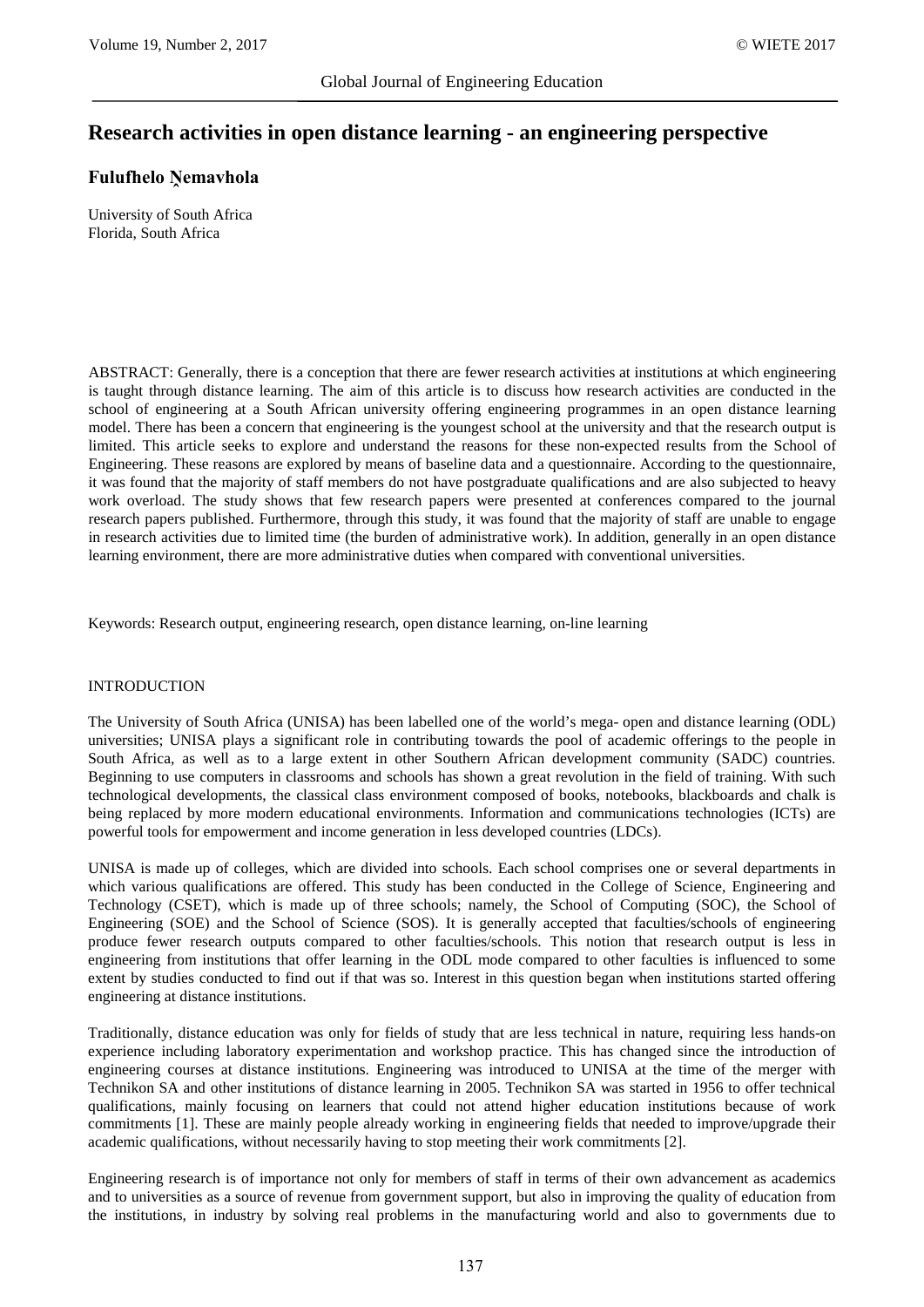improved national economies when industry experiences improvements due to productive research activities. It has been noted that engineering research involves acquisition of new knowledge and its application in creating new products, and that it is becoming more complex with inter and multi-disciplinary aspects.

## METHODOLOGY

A questionnaire survey was conducted among the academic staff members of the School of Engineering in order to take snapshots of their research profile from 2011 to 2014. The aim of this questionnaire was also to get staff views on various aspects of research and research activities. The School of Engineering has employed a permanent lecturing staff of 54, including junior lecturers, lecturers, senior lecturer and professors. The questionnaire was handed to only 60% of the total staff members of the School of Engineering, and more than 83% completed and returned their questionnaire. The questionnaire was taken from Weerasekera [3].

## RESULTS AND ANALYSIS

The questionnaire was used to analyse the results based on the information provided by the participants. Below are the questions that were used to find out why research output is low in the School of Engineering at an ODL university.

#### Reasons for the Poor Publication Record in the School of Engineering

In this area, the participants were asked to suggest why there is poor perfoirmace of research output in the School of Engineering. As shown in Figure 1, in their responses, 28.26% of the participants (not labelled) cited that the major reason for poor performamce in research output is that there is too much admistrative work during the day. This means that there is lack of time to do any other work including research work due to the heavy admistrative workload. Following this reason, the participants felt that there were many other reasons that contributed to the poor performance of research output. Other reasons accounted for about 22%. Furthermore, 10.87% of the participants cited that the reason for poor research output performance waas due to the difficulty of undertaking engineering research and 10.87% also cited that they were more concisous of the quality of the papers and not the number of papers produced. A high percentage of the respondents felt that research was low because of too much administrative work (28.26%), and because it was easier to produce papers from other disciplines (21.7% - not labelled). In responding to the survey question, 15.22% respondents felt that producing research papers in areas other than engineering would be better as engineering research was deemed complex and not easy to publish in. On the other hand, some felt that a lack of training awareness was contributing heavily in hindering their contributing in the research arena.



Figure 1: Reasons for poor publication in the School of Engineering.

## Reasons for Not Publishing or Presenting Papers

This question was formulated to gain knowledge on the reasons for not publishing journal or conference papers. As shown in Figure 2, 28.21% of the participants have suggested that they do not publish journal or conference papers because they are dealing with a large number students in their modules. This could be attributed to the fact that there are more students that one is responsible for, meaning that more time is needed to concentrate on assisting them. This is shown to be the highest-rated reason why participants do not have time to publish their work or to engage in any research activities within or outside the university. Following this, the second reason why staff members do not publish their research work is due to the lack of a research culture and environment. This reason accounts for 23.08% of the participants.

Another reason for not publishing the research work is due to the poor quality of the students in the pipeline. The poor quality of the students consumes time for a staff member to explain further certain concepts of the module. This reasons accounts for only 10.26%. This proportion of the participants also cited that they do not publish their work due other reasons (10.26%). 17.95% of the participants have identified that they do not publish their research work due to the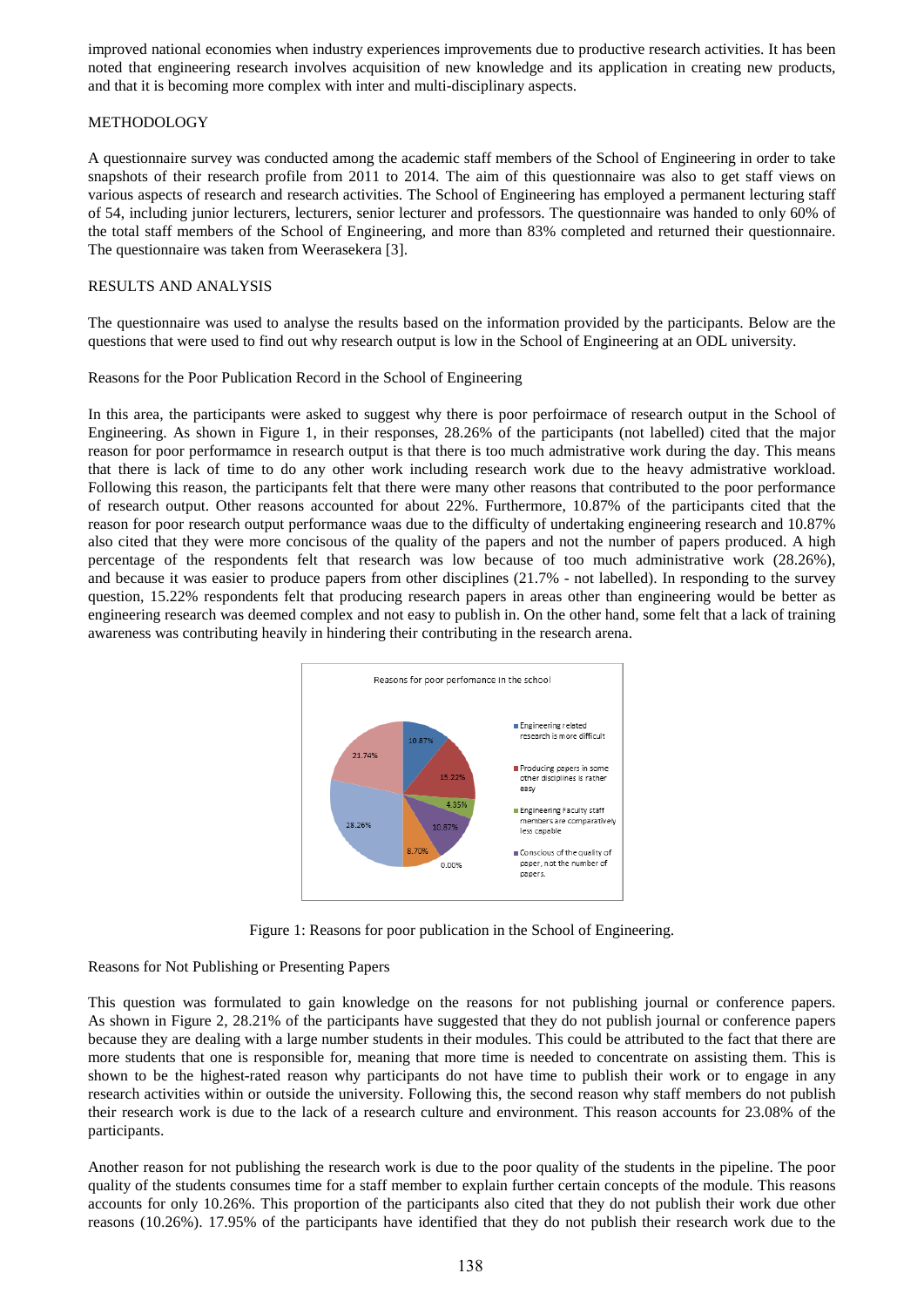continuous assessment in marking - lack of time (not labelled). In this category, participants have indicated that they do not have time do to research because they are expected to provide timely quality feedback to the students. This practice is regarded as the best in teaching engineering in general.



Figure 2: Reasons for not publishing or presenting papers.

Year of Paper Presentation or Publication by the Staff Members

The survey was conducted for the years 2011 to 2014. Through the questionare, it was seen that the majority of the respondenats indicated that they published the majority of their papers in the year 2013. As shown in Figure 3, in 2013, only 29.17% of the participants published either a research paper or conference papers. 16.67% of the research or conference papers were published in 2014. The decline in the number of publications in the year 2014 was due to the fact that the questionaire was completed in June 2014. This means that the research papers, which were published after July 2014, were not accounted for in this study.

When looking at the questionare, 33.33% of the respondents indicated that they had never published a paper in either a research journal or in conference proceedings. This could be attributed to the fact that approximately 28% indicated that they had to spend more time to evaluate students' work and had little time for research, if they were interested.

Even though this study was only targetted to include data from 2011 to 2014, 8.33% of the participants indicted that they had published papers only in 2008. Publications which were published in 2012 only accounted for 8.33%. 4.17% of papers were published in 2011, the worst year for publication. This results could be attributed to the number of new entrants in the teaching field. The majority of the staff members who participated in the survey had three years or less at the institution.



Figure 3: Year of paper publication by the staff members.

Number of Staff Members Satistified and Number of Staff Who Have External Research Grant

The question was posed whether the staff members were happy with their research output. In answering this question, it was found that nearly 80% of the respondonents were not happy with their research output and would like a push in the right direction, so that could begin producing outputs required for an academician. On the other side, only 20% seemed to be happy with what they had produced. This is a low percentage and more serious intervention needs to take place. In addition, 62.5 % do not have internal or external research grants. This shows that the majority of the participants are not at a stage at which they can apply for external or internal grants. Research grants are seen as a vital tool for enhancing the researcher in terms of attending conferences or acquiring research tools relavent to the study. On the other hand, only 37.25% have managed to apply and be granted research funds in the period between the year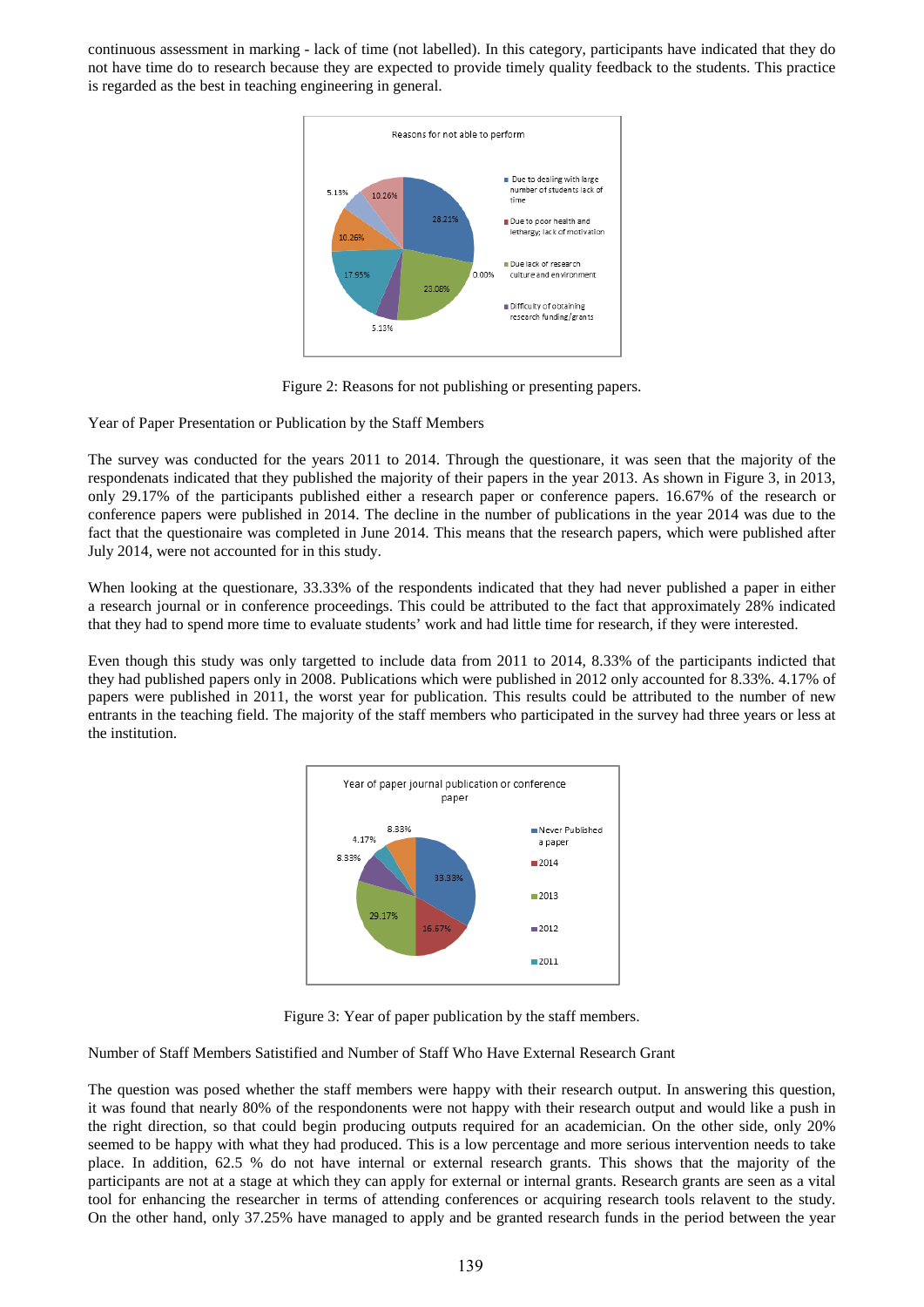2011 and 2014. Even though this is good, more staff need to be pushed or motivated, so that they can reach a point at they can apply for their own research grants so that they could begin to publish their work.

#### DISCUSSION

Research outputs are of immense importance in academia, not only as a way of improving one's academic standing, but also as a way of enriching one's teaching and community engagement. As a result, there is great interest in finding out how engineering departments are faring in terms of research. In this sense, it is interesting to know that other researchers are interested in the same area. Other research has been conducted to compare research outputs from faculties/schools/colleges of engineering against those from other disciplines. Much of the comparison, though, is based on conventional institutions of learning, the reason being that there are very few institutions that offer engineering through distance education. It would be interesting to look at the findings from these sets of institutions in trying to interrogate this question.

In a study undertaken to investigate whether institutions teaching engineering through ODL in Sri Lanka conducted less research, Weerasekera found that the outputs from distance learning institutions were considerably less when compared to other institutions [3]. The results from that study are similar to those from the current study, and for the purpose of comparison of the Sri Lanka experience and the South African situation, the questionnaire from that study had been adopted for this research. These results seem to tally with those from another study conducted on Southern Nigerian universities, which found that engineering departments fared less favourably compared to departments in science [4]. While the science faculties had a grand mean of 10.02 with the highest contribution per department standing at 15.2, the output for engineering was 7.58, with the highest contribution being 11.8. In a study to compute the input and output efficiency of teaching and research for the faculties of the Islamic Azad University of Zahedan Brach, it was found that faculty of engineering was inefficient  $(< 1$ ) in both teaching and research, with the research efficiency being as low as 0.35 [5].

#### Reasons for Poor Publication Rates in the School of Engineering

As indicated earlier, 28,26% of partiucipants cited that the major reason for poor performamce of research output is that there is too much admistrative work during the day. Research outputs and patents are used as an indicators for evaluating performance at universities across the world [6-8]. The question maybe asked, what factors detrmine the resaerch output of the academic engineer in an ODL environment? Can the academics be measured the same way as the tradionally or conventional universities? Do these researchers have the same challenges? Are these researchers given the same conditions of work? In this study, it was apparent that there is lack of time to do any other work including research work, due to a heavy admistrative work burden. In regard to other reasons for poor publication rates in the School of Engineering, other studies found similar explanations [9-11], while it is understood that it is increasingly important to use publications and citations to measure the research productivity. This article only looks at the reasons why the research output at an ODL institution is lower than the traditional universities.

As referred to by Braimoh and Lephota, regardless of the *gleaming temperance of distance training*, it is routinely subjected to harsh criticism by other contact public universities who apparently consider this procedure of teaching and learning as substandard, with less research and knowledge advancement [12]. Then again, the tracer study led on graduates going out in the year 2010 from UNISA demonstrated that more than 80% of designing graduates have shown complete fulfilment of research facility experience and field introduction amid their building undergraduate programme at UNISA. Incomprehensibly, open and distance education, as indicated by Braimoh [13], has awesome potential in that it is utilised to accommodate more than what the formal framework can do. Subsequently, the advancement and sustainability of ODL universities are expanding.

It is normally said that foundations, particularly universities, which lead education through the ODL mode conduct less teaching-based research. This is contrasted with traditional universities, which have a closer and more personal association with undergraduate students. This allegation is regularly made about all science disciplines, yet particularly about engineering. As said before, the School of Engineering at UNISA is the only university in South Africa and on the African continent, which offers engineering qualifications via distance learning. UNISA offers diplomas and degrees in civil, chemical, mining, industrial, electrical and mechanical engineering through ODL.

#### Reasons for Not Publishing or Presenting Papers

In preparing research publications, one has the advantage of sharing and shaping the knowledge of others in the industry. This does not limit one to influencing the local community, but rather the whole international community as well [14]. This question was formulated to gain knowledge on the reasons for not publishing journal or conference papers. As indicated earlier, 28.21% of the participants have suggested that they do not publish journal or conference paper, because they are dealing with a large number students in their modules. This could be attributed to the fact that the more students one is responsible for, then, more time is needed to concentrate on assisting them. In general, it is understood that at the micro-level, universities are using research publications and citations to monitor the performance of their researchers for salary increase and promotions [15].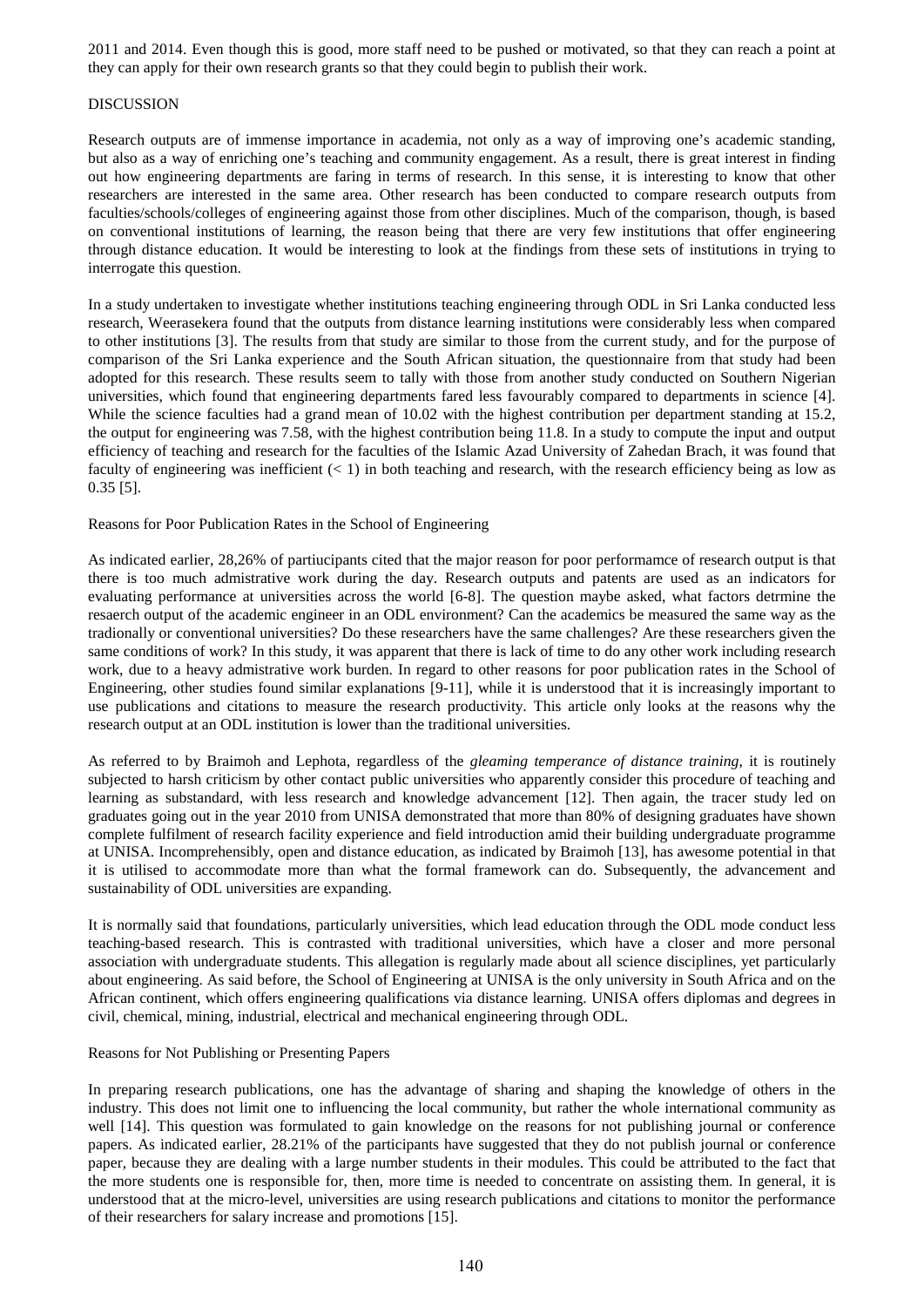There should be enough motivation for many to embark on research activities. However, according to the current study, close to 33% have not even published a single paper. Assuming that these researchers are motivated by money and the social status of being a professor, there should be an underlying factor why a large proportion of the participants have not published a paper since the beginning of their career. As reported earlier, dealing with a large number of students is the main reason why participants do not have time to publish their work or to engage in any research activities within or outside the university. Following this, another reason why staff members do not publish their research work is due to lack of a research culture and environment. This reason accounts for 23.03% of the participants. The third reason for not publishing the research work is due to the poor quality of the students in the pipeline.

The poor quality of the students in the pipeline consumes time for a staff member to explain further certain concepts of the module. This reasons account for only 10.26%. 17.95% of the participants have identified that they do not publish their research work to the continuous assessment in marking - lack of time. Even though, some participants indicated that they did not publish due to lack of time, it was found that the most pressurised staff are the one who conduct high research activity. In this category, the participants indicated that they did not have time do to research, because there were expected to provide quality feedback to students in time. This practice is regarded as the best in teach engineering in general [16][17].

#### Year of Paper Presentation or Publication by the Staff Members

Through the questionare, it was seen that out of those respondenats who ever published, they published the majority of their papers in the year 2013. In that year 2013, 29.1% of the participants published either research papers or concerence papers. 16.63% of the research or conference papers were published in 2014. The decline of publications in 2014 was due to the fact that the questionare was completed in June 2014; and the declined number of research output could have been due to several factors including the poor manuscripts submitted for publication in journals and conferences. The study of why outputputs decreased in developing countries was developed by Singh [18].

When looking at the questionare, 33.33% of the responants indicated that they had never published a single research paper in journals or conference proceedings. It is critical to note that the third of the respondedents indicated that they never published any reaserch paper since the beginning of their career. This could be attributed to various factors including that they did not have sufficient skills to perform research activities, they did not have the drive and passion to perform this task. This could be attributed to the fact that approximately 28% indicated that they needed more time to evaluate students's work and had little time for research, even if they were interested. This could be so due to the number of new entrants in the teaching field. The majority of the staff members who participated in the survey had three years or less in the institutiuon.

## Number of Staff Members' Satisfied and Number of Staff Who Have External Research Grant

The question was posed wheteher the staff members were happy with their research output. In answering this question, it was found that nearly 80% of the respondents were not happy with their research output and would like a push in the right direction, so that they could begin producing outputs required for an academic. The high percentage of the respondents who were not happy with their research output or performance shows that the responsdents were willing to do something about their output. If given support, most of these respondents would be able to increase or begin their research production. On the other side, only 20% seemed to be happy with what they produced. This is a low percentage and more serious intervention needs to take place. Various strategies could be employeed to motivate the few percentage that were happy with their production. In addition, only 62.5 % did not have internal or external research grand. This shows that the majority of the participants are not at a stage where they can apply for an external or internal grant.

A research grant in research is seen as a vital tool to enhance the researcher in terms of attanding conferences or acquiring research tools relevant to his/her study. On the other side, only 37.25% managed to somehow apply and be granted research funds in the duration between the year 2011 and 2014. Even though this is good, more staff need to be pushed or motivated, so that they can reach a point where they can apply for their own research grant and begin to publish their work. In conclusion, this study showed that there was a low research output by the respondents working in the School of Engineering. The main reason for not publishing research articles in journals or conference proceedings is because there is too much administrative work for staff members.

## **CONCLUSIONS**

Research outputs are of immense importance in academia, not only as a way of improving one's academic standing, but also as a way of enriching one's teaching and community engagement. As a result, there is great interest in finding out how engineering departments are faring in terms of research. Also, it is critical to know other researchers with the same interest in the same area.

Much of the comparison, though, is based on conventional institutions of learning, the reason being that there are few institutions that offer engineering through distance education. In the South African context, the research output in the School of Engineering is relatively low compared to other schools or colleges due to the administrative work load.